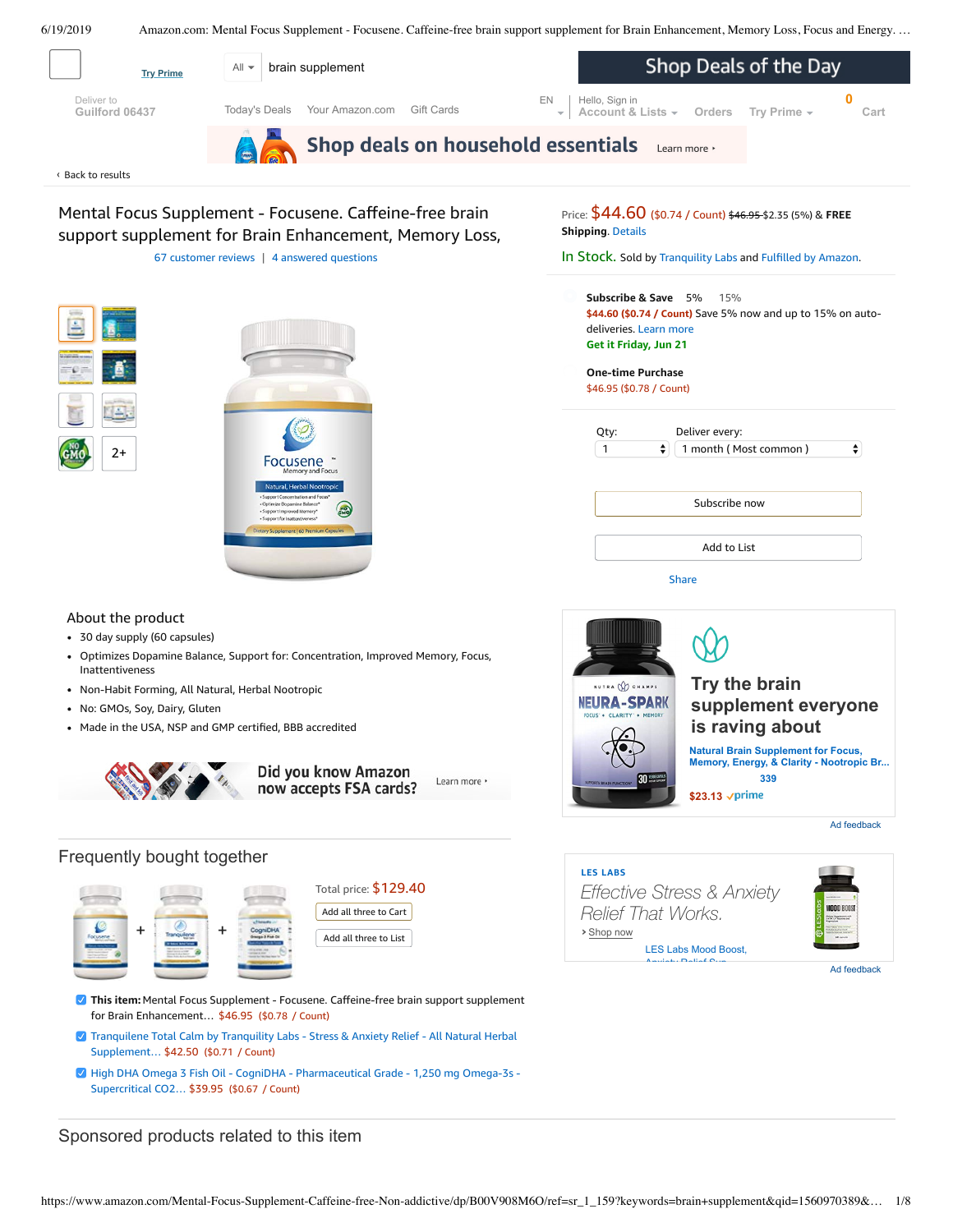

(3 Pack) Brain Support Nootropic [Supplement,](https://www.amazon.com/gp/slredirect/picassoRedirect.html/ref=sspa_dk_detail_0?ie=UTF8&adId=A03790228LIWPS5DQRYX&qualifier=1560972730&id=4193866245790220&widgetName=sp_detail&url=%2Fdp%2FB07GL5Q9LG%2Fref%3Dsspa_dk_detail_0%3Fpsc%3D1%26pd_rd_i%3DB07GL5Q9LG%26pd_rd_w%3D6OGv8%26pf_rd_p%3D8a8f3917-7900-4ce8-ad90-adf0d53c0985%26pd_rd_wg%3DdWwiD%26pf_rd_r%3DS2WNCVHA0JYN3CEDYBSQ%26pd_rd_r%3Dee5ce300-92c8-11e9-bf53-a11033396b02) Memory, Alertness, Brain Health, Brain... [72](https://www.amazon.com/gp/slredirect/picassoRedirect.html/ref=sspa_dk_detail_0?ie=UTF8&adId=A03790228LIWPS5DQRYX&qualifier=1560972730&id=4193866245790220&widgetName=sp_detail&url=%2Fdp%2FB07GL5Q9LG%2Fref%3Dsspa_dk_detail_0%3Fpsc%3D1%26pd_rd_i%3DB07GL5Q9LG%26pd_rd_w%3D6OGv8%26pf_rd_p%3D8a8f3917-7900-4ce8-ad90-adf0d53c0985%26pd_rd_wg%3DdWwiD%26pf_rd_r%3DS2WNCVHA0JYN3CEDYBSQ%26pd_rd_r%3Dee5ce300-92c8-11e9-bf53-a11033396b02#customerReviews) \$29.99

Ad feedback

### What other items do customers buy after viewing this item?





[\\$9.21](https://www.amazon.com/Swanson-Luteolin-Cognitive-Longevity-Supplement/dp/B00ELM5EFE/ref=pd_cp_121_4?pd_rd_w=Rqhg4&pf_rd_p=ef4dc990-a9ca-4945-ae0b-f8d549198ed6&pf_rd_r=S2WNCVHA0JYN3CEDYBSQ&pd_rd_r=ee5ce300-92c8-11e9-bf53-a11033396b02&pd_rd_wg=dWwiD&pd_rd_i=B00ELM5EFE&psc=1&refRID=S2WNCVHA0JYN3CEDYBSQ)

Swanson Luteolin Complex with Rutin Cognitive Enhancer Brain Support Memory Mood Longevity [Supplement](https://www.amazon.com/Swanson-Luteolin-Cognitive-Longevity-Supplement/dp/B00ELM5EFE/ref=pd_cp_121_4?pd_rd_w=Rqhg4&pf_rd_p=ef4dc990-a9ca-4945-ae0b-f8d549198ed6&pf_rd_r=S2WNCVHA0JYN3CEDYBSQ&pd_rd_r=ee5ce300-92c8-11e9-bf53-a11033396b02&pd_rd_wg=dWwiD&pd_rd_i=B00ELM5EFE&psc=1&refRID=S2WNCVHA0JYN3CEDYBSQ) 100 mg 30 Veggie Capsules [28](https://www.amazon.com/product-reviews/B00ELM5EFE/ref=pd_cp_121_4?pd_rd_w=Rqhg4&pf_rd_p=ef4dc990-a9ca-4945-ae0b-f8d549198ed6&pf_rd_r=S2WNCVHA0JYN3CEDYBSQ&pd_rd_r=ee5ce300-92c8-11e9-bf53-a11033396b02&pd_rd_wg=dWwiD&pd_rd_i=B00ELM5EFE&refRID=S2WNCVHA0JYN3CEDYBSQ)

### Special offers and product promotions

- Save 13% each on Focusene offered by Tranquility Labs when you purchase 2 or more. [Here's how](javascript:void(0))  (restrictions apply)
- Save 8% on this item when you purchase 1 or more Qualifying items offered by Tranquility Labs. [Here's how](javascript:void(0))  (restrictions apply)
- Save 8% on this item when you purchase 1 or more Qualifying items offered by Tranquility Labs. [Here's how](javascript:void(0))  (restrictions apply)
- Save 8% on this item when you purchase 1 or more Qualifying items offered by Tranquility Labs. [Here's how](javascript:void(0))  (restrictions apply)
- Save 8% on [Tranquilene](https://www.amazon.com/gp/product/B00ESJGWOW?ie=UTF8&m=A4KL8QFM8QL0G) when you purchase 1 or more Qualifying items offered by Tranquility Labs. [Here's how](javascript:void(0))  (restrictions apply) Add both to Cart Save 15% on [Sleep Fast](https://www.amazon.com/gp/product/B00EZA0BQY?ie=UTF8&m=A4KL8QFM8QL0G) when you purchase 1 or more Qualifying items offered by Tranquility Labs. [Here's how](javascript:void(0))  (restrictions apply)  $\bullet$ Add both to Cart
- Save 10% on [CogniDHA](https://www.amazon.com/gp/product/B00UZGWN7C?ie=UTF8&m=A4KL8QFM8QL0G) when you purchase 1 or more Qualifying items offered by Tranquility Labs. [Here's how](javascript:void(0))  (restrictions apply) Add both to Cart
- Save 13% each on Focusene offered by Tranquility Labs when you purchase 3 or more. [Here's how](javascript:void(0))  (restrictions apply)
- **[Your cost could be \\$0.00 instead of \\$46.95](https://www.amazon.com/gp/cobrandcard/marketing.html?pr=con321&inc=50gcUnrec&ts=9l1zuk2rt3kzci9hgj0n3m24u2ivcjd&dasin=B00V908M6O&plattr=math&place=detailpage&imp=94a7c143-90cc-403d-8158-aff34e9f35b5)**! Get a **\$50 Amazon.com Gift Card** instantly upon approval for the **Amazon Rewards Visa Card** Apply now

# **Have a question?**

Find answers in product info, Q&As, reviews

Product description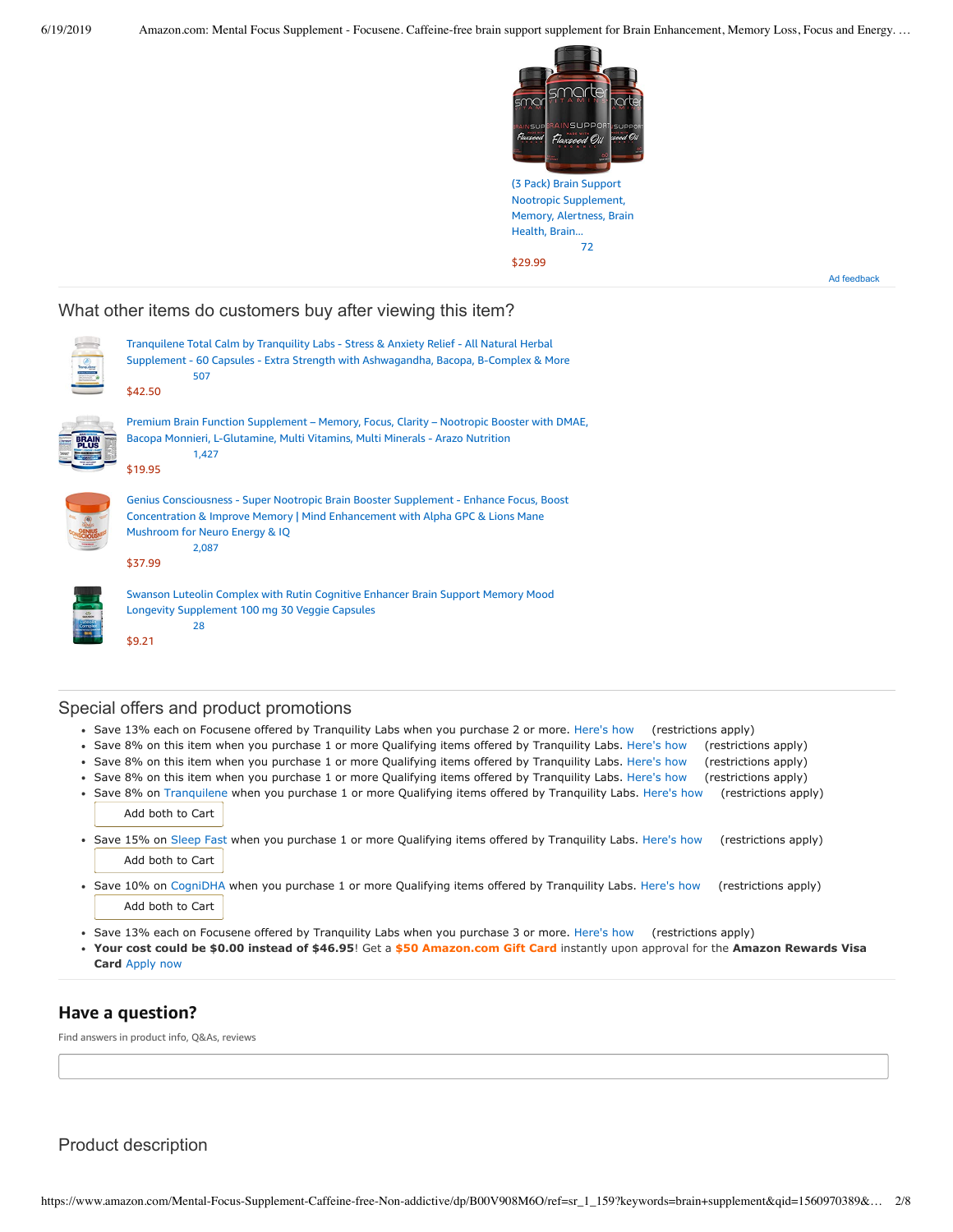Focusene gives the distracted brain the nutrients it needs to focus and remember better - and then turbocharges your focus and memory neurotransmitters (chemical messengers), quickly and naturally. In the end what you have is a two-part formula giving you a Nootropic Supercharge as well as long-term focus and memory support. Enter a natural brain-enhancing nootropic like no other. It starts with a traditional luteolin + forskolin stack, only our proprietary dandelion extract is 10x more concentrated with luteolin than the popular artichoke extract. In addition to an effective boost to cAMP (brain energy) this gives the formula extra room for a broader set of ingredients that can accomplish a great deal more in a two-capsule dose. Focusene contains dandelion extract, forskolin, phenylalanine, L-Theanine, acetyl-l-carnitine, grape seed extract, bacopa, DMAE, vitamin B6, ginkgo biloba and Korean red ginseng. This set of ingredients is carefully selected to be gentle on the body while turbocharging your brainpower. The formula works to balance out your brain's production of three key neurotransmitters: dopamine, norepinephrine and acetylcholine (while limiting that troublesome acetylcholinesterase). What you end up with is a cholene-balanced, all-natural nootropic stack that invigorates your brain without relying on the cheap energy of caffeine – AND doesn't cause you to crash. And unlike chemical nootropics like piracetam and noopept, this formula grows MORE effective over time – using ingredients your body doesn't feel the need to build a resistance to. In plain English, what this means is whatever chemical imbalance is causing your brain to underperform is re-balanced AND a sprinkle of natural, herbal cognitive enhancement is thrown in. Helps attention problems. Give it a try, you'll want to take it every day. Made with love in California.

### Product details

**Item Weight:** 3.52 ounces

**Shipping Weight:** 0.3 ounces [\(View shipping rates and policies\)](https://www.amazon.com/gp/help/seller/shipping.html/ref=dp_pd_shipping?ie=UTF8&asin=B00V908M6O&seller=ATVPDKIKX0DER)

**ASIN:** B00V908M6O

**UPC:** 852506005023

**Item model number:** TL03

### **Average Customer Review:** [67 customer reviews](https://www.amazon.com/product-reviews/B00V908M6O/ref=acr_dpproductdetail_text?ie=UTF8&showViewpoints=1)

**Amazon Best Sellers Rank:** #69,304 in Health & Household ([See Top 100 in Health & Household\)](https://www.amazon.com/gp/bestsellers/hpc/ref=pd_zg_ts_hpc) #1178 in [Multivitamins](https://www.amazon.com/gp/bestsellers/hpc/3774861/ref=pd_zg_hrsr_hpc)

Product Warranty: For warranty information about this product, please [click here](https://www.amazon.com/gp/feature.html/ref=dp_warranty_request_3P?ie=UTF8&docId=1002406021)

Would you like to **tell us about a lower price**?

### Related Video Shorts (0) [Upload](https://www.amazon.com/creatorhub/video/upload?productASIN=B00V908M6O&referringURL=ZHAvQjAwVjkwOE02Tw%3D%3D&ref=RVSW) your video



### **Be the first video**

Your name here

### Important information

#### **Safety Information**

Do not take if you suffer from phenylketonuria. Not intended for use by pregnant or nursing women. Ask your doctor about taking Focusene if you take any medications, esp. for blood pressure. Discontinue use and consult your doctor if any adverse reaction occurs. Do not exceed four capsules in a 24 hour period, as doing so may result in mild discomfort or drowsiness.

#### **Indications**

focus, memory, concentration

#### **Legal Disclaimer**

Statements regarding dietary supplements have not been evaluated by the FDA and are not intended to diagnose, treat, cure, or prevent any disease or health condition.

#### **Ingredients**

Vitamin B6, L-Theanine, Acetyl L-Carnitine, DMAE, L-Phenylalanine, Forskolin, Dandelion Extract, Brahmi Bacopa, Grape Seed Extract, Ginkgo Biloba, Korean Red Ginseng

### **Directions**

Take two capsules daily, before your first meal.

### Compare with similar items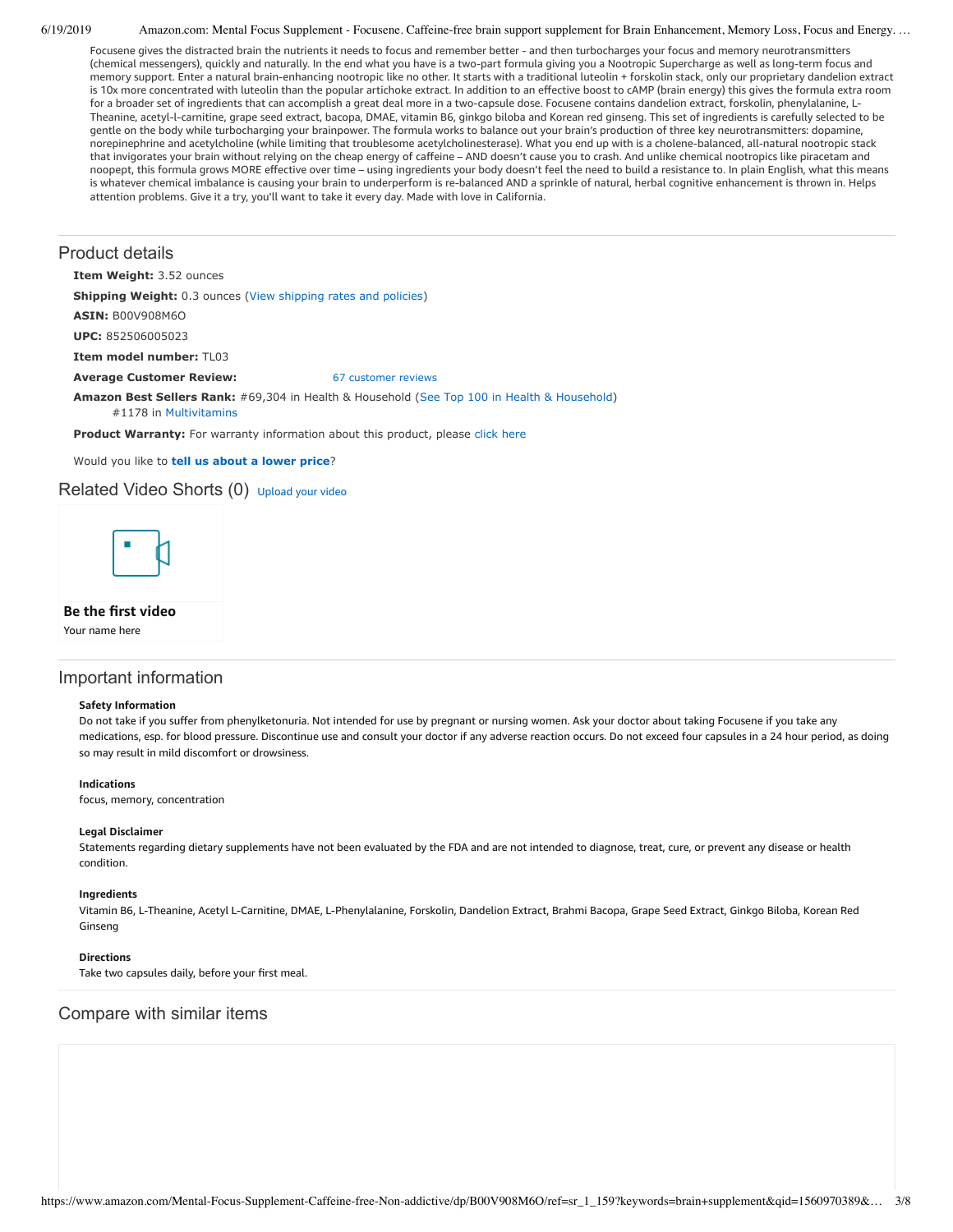|                        | -ocusene                                                                                                                                                                                                                                                                               | <b>Extra Strength</b>                                                                                                                                                                                                         |                                                                                                                                                                                                                   | designs for health<br>DopaBoost<br>DIETARY SUPPLEME<br><b>60 VEGETARIAN CAPSULE</b>                                                   |
|------------------------|----------------------------------------------------------------------------------------------------------------------------------------------------------------------------------------------------------------------------------------------------------------------------------------|-------------------------------------------------------------------------------------------------------------------------------------------------------------------------------------------------------------------------------|-------------------------------------------------------------------------------------------------------------------------------------------------------------------------------------------------------------------|---------------------------------------------------------------------------------------------------------------------------------------|
|                        | <b>This item Mental Focus</b><br>Supplement - Focusene.<br>Caffeine-free brain support<br>supplement for Brain<br>Enhancement, Memory Loss,<br>Focus and Energy. Non-<br>addictive brain boosters.<br>Improve brain function with<br>Nootropics, 60 Premium<br>Capsules<br>Add to Cart | Focus Factor Extra Strength -<br><b>Memory, Concentration &amp; Focus</b><br>- DMAE, Vitamin D, DHA,<br>Bacopa & Much More - Trusted<br><b>Clinically Tested Brain Health</b><br><b>Supplement (120 Count)</b><br>Add to Cart | <b>Focus Factor Kids Complete</b><br><b>Daily Chewable Vitamins:</b><br><b>Multivitamin &amp; Neuro Nutrient</b><br>(Brain Function) w/ Vitamin<br>B12, C, D3 - 150 Count, 75 Day<br><b>Supply</b><br>Add to Cart | <b>Designs for Health DopaBoost -</b><br><b>Dopamine Support with</b><br>Mucuna Pruriens + Vitamin B6<br>(60 Capsules)<br>Add to Cart |
| <b>Customer Rating</b> | (67)                                                                                                                                                                                                                                                                                   | (67)                                                                                                                                                                                                                          | (242)                                                                                                                                                                                                             | (47)                                                                                                                                  |
| Price                  | \$4695                                                                                                                                                                                                                                                                                 | \$3999                                                                                                                                                                                                                        | \$1875                                                                                                                                                                                                            | \$3480                                                                                                                                |
| <b>Shipping</b>        | FREE Shipping on orders over<br>\$25                                                                                                                                                                                                                                                   | FREE Shipping on orders over<br>\$25                                                                                                                                                                                          | FREE Shipping on orders over<br>\$25                                                                                                                                                                              | FREE Shipping on orders over<br>\$25                                                                                                  |
| Sold By                | <b>Tranquility Labs</b>                                                                                                                                                                                                                                                                | Amazon.com                                                                                                                                                                                                                    | Amazon.com                                                                                                                                                                                                        | <b>Designs for Health</b>                                                                                                             |
| <b>Item Dimensions</b> |                                                                                                                                                                                                                                                                                        | 2.75 x 2.75 x 5.25 in                                                                                                                                                                                                         | $3.25 \times 3.25 \times 5$ in                                                                                                                                                                                    | $12 \times 12 \times 9$ in                                                                                                            |
| <b>Size</b>            |                                                                                                                                                                                                                                                                                        |                                                                                                                                                                                                                               | 150-Count                                                                                                                                                                                                         |                                                                                                                                       |
|                        |                                                                                                                                                                                                                                                                                        |                                                                                                                                                                                                                               |                                                                                                                                                                                                                   |                                                                                                                                       |

# Sponsored products related to this item

 $\Box$  PillPack

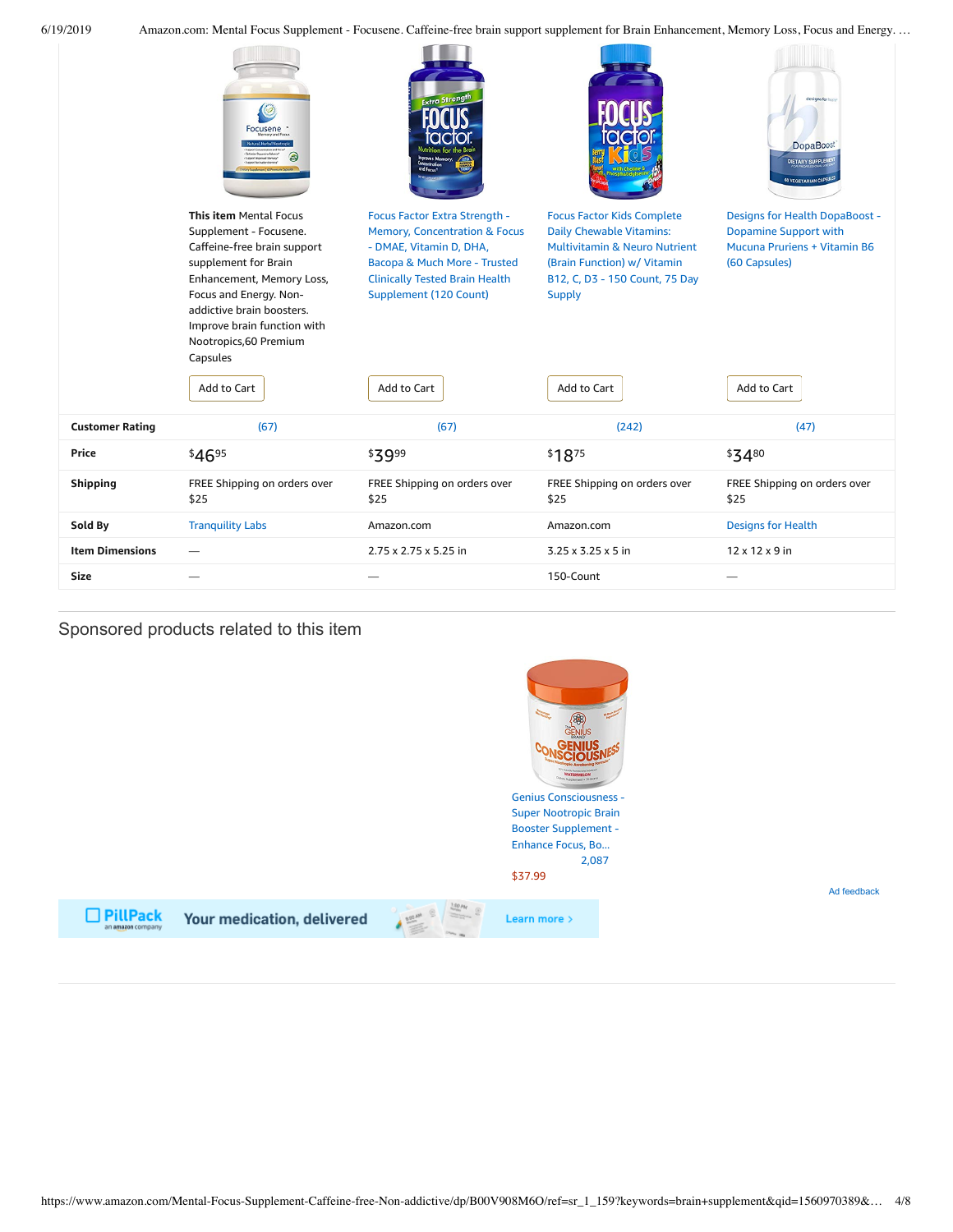

### <span id="page-4-1"></span>Customer Questions & Answers

[See questions and answers](https://www.amazon.com/ask/questions/asin/B00V908M6O/ref=cm_cd_dp_lla_ql_ll)

## <span id="page-4-0"></span>**[67 customer](https://www.amazon.com/Mental-Focus-Supplement-Caffeine-free-Non-addictive/product-reviews/B00V908M6O/ref=cm_cr_dp_d_show_all_top?ie=UTF8&reviewerType=all_reviews) reviews**

### 3.5 out of 5 [stars](javascript:void(0))

| 45% |
|-----|
| 16% |
| 11% |
| 9%  |
| 19% |
|     |

### **By customer groups & interests**

| <b>Mental Health</b>     |     | 4.1 |
|--------------------------|-----|-----|
| Home Remedies            |     | 3.8 |
| Is this feature helpful? | Yes | No  |

### **Review this product**

Share your thoughts with other customers

Write a [customer](https://www.amazon.com/review/create-review/ref=cm_cr_dp_d_wr_but_top?ie=UTF8&channel=glance-detail&asin=B00V908M6O) review

# **Read reviews that mention**

| side effects          | mental clarity |           | ability to focus | brain fog     |        |
|-----------------------|----------------|-----------|------------------|---------------|--------|
| noticed a very slight |                | feel like | far so good      | really helped | taking |
| difference            | focusene       | school    | supplement       | adhd          | effect |

### **Showing 1-8 of 67 reviews**

Top Reviews Top Reviews

LB

### **100% [recommend.](https://www.amazon.com/gp/customer-reviews/R1J0JTW423DZYF/ref=cm_cr_dp_d_rvw_ttl?ie=UTF8&ASIN=B00V908M6O) If you struggle with ADHD or ADD I ...**

### September 6, 2015 **Verified Purchase**

100% recommend. If you struggle with ADHD or ADD I can honestly say this works.

Since college I had not realized how bad I had become again. (I took Adderall through college) well I got to the point where I couldn't read through a magazine without the hyper feelings and didn't have the energy or focus to clean the house. I ordered this stuff and have taken it for 3 days - you should see what I've gotten accomplished!!! And there is absolutely NO medicinal feelings, side effects, wear off type symptoms at all. I've taken 2 like it said and it says you can take another after the initial 2 tablets (which I have) - I feel better that way. Best of luck to you, it's fantastic, "I'm BAACCK!"

32 people found this helpful



#### **Works as [Indicated!](https://www.amazon.com/gp/customer-reviews/R1GT5JIGY2EHDT/ref=cm_cr_dp_d_rvw_ttl?ie=UTF8&ASIN=B00V908M6O)**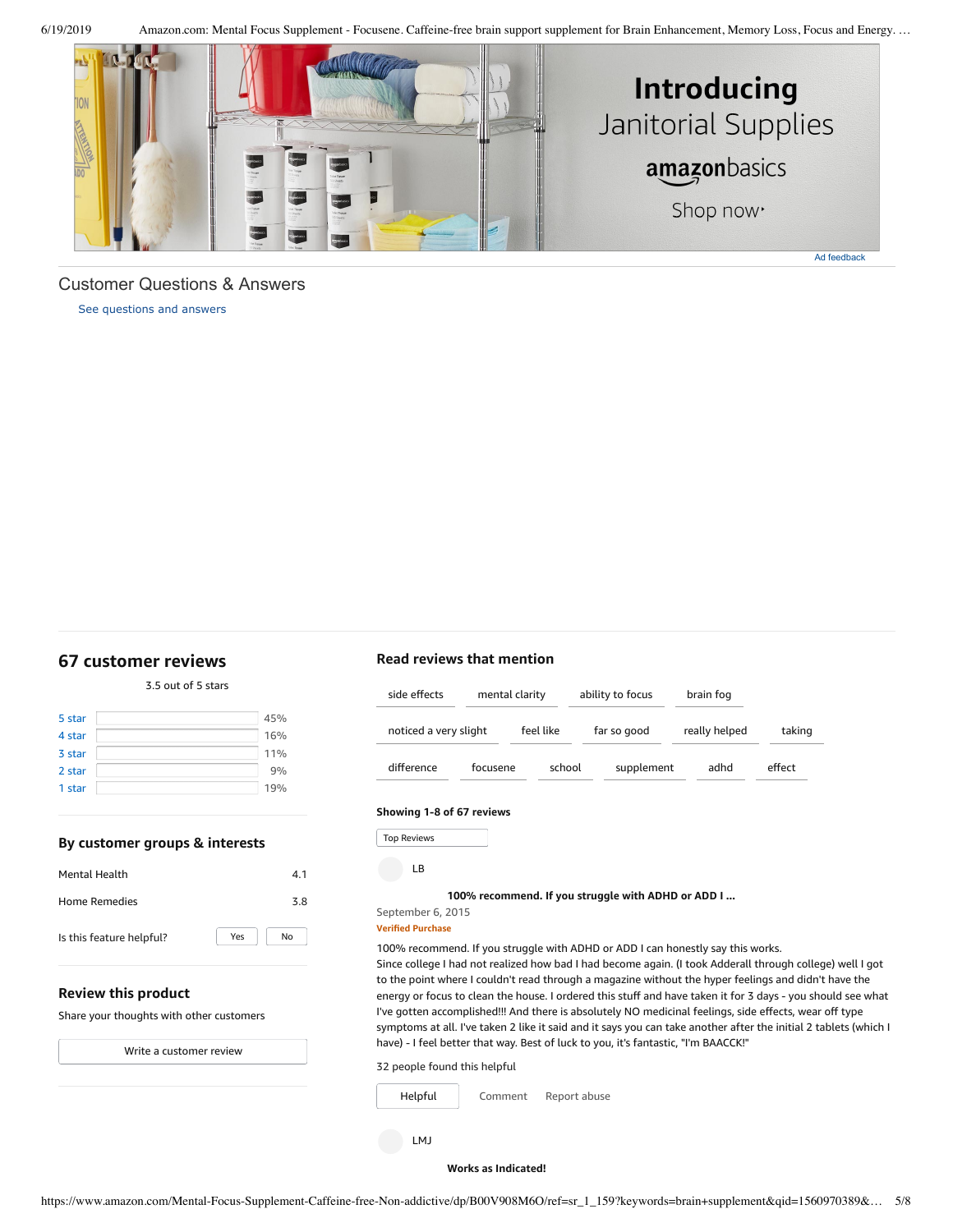

Ad feedback

#### October 19, 2017 **Verified Purchase**

Works as the reviews states on internet. Clears the head, but may increase blood pressure. My husband liked it very much, worked for him, but increased his blood pressure too much. He had to stop using it.

### 6 people found this helpful



[Comment](https://www.amazon.com/gp/customer-reviews/R1GT5JIGY2EHDT/ref=cm_cr_dp_d_rvw_btm?ie=UTF8&ASIN=B00V908M6O#wasThisHelpful) [Report](https://www.amazon.com/hz/reviews-render/report-abuse?ie=UTF8&voteDomain=Reviews&ref=cm_cr_dp_d_rvw_hlp&csrfT=gr1hA73xD5mGq04XQvtKeKFhcPfvSfqJ3vGpOG0AAAABAAAAAF0KjbpyYXcAAAAA%2B4kUEk%2F7iMGR3xPcX6iU&entityId=R1GT5JIGY2EHDT&sessionId=143-6729050-3493109) abuse

V. Group

### **This stuff works [amazing.](https://www.amazon.com/gp/customer-reviews/R65G4EWU9FTNQ/ref=cm_cr_dp_d_rvw_ttl?ie=UTF8&ASIN=B00V908M6O) I had tried CILTEP in the past**

September 10, 2015 **Verified Purchase**

Holy COW! This stuff works amazing. I had tried CILTEP in the past, which is a good product in its own right, but Focusene is just more evolved and more effective. It seems like the next evolution for a luteolin+forskolin stack. But dandelion? Never saw that coming. When taking focusene I notice the feeling of being "zoned in" start to build over the first two hours. I can feel it working within the first half hour. But by hour two, I'm just totally plugged in. And it lasts well into the early evening.

I do like that it doesn't have caffeine or any artificial stimulants in it. But that's a double edged sword. If I miss a ton of sleep and take focusene, the effects are lower just because I'm tired. But it's a natural product, so I guess that comes with the territory.

### 22 people found this helpful

| Helpful                                              | Comment                     | Report abuse                                                                                            |
|------------------------------------------------------|-----------------------------|---------------------------------------------------------------------------------------------------------|
| Marie                                                |                             |                                                                                                         |
|                                                      | Perfect for people with ADD |                                                                                                         |
| September 17, 2018                                   |                             |                                                                                                         |
| <b>Verified Purchase</b>                             |                             |                                                                                                         |
| effects this does the trick without the side effects |                             | This is a wonderful supplement! I don't want to take prescription ADD meds because of the negative side |
| 4 people found this helpful                          |                             |                                                                                                         |
| Helpful                                              | Comment                     | Report abuse                                                                                            |
|                                                      |                             |                                                                                                         |

NC

**Not major [changes](https://www.amazon.com/gp/customer-reviews/R1KZK7AK8S8RLM/ref=cm_cr_dp_d_rvw_ttl?ie=UTF8&ASIN=B00V908M6O)**

#### August 24, 2018 **Verified Purchase**

I read lots of the reviews and those were what made me buy the product. I was hoping to experience the same after 15-20 min reaction or some of the "miracle" reactions many described, unfortunately, no such thing has happened so far except a minor headache in the first few days. I take one pill in the morning and one at lunch after meals. However, I noticed a very slight change in my concentration, but nothing mind-blowing and extraordinary. I really need more time to evaluate this product.

3 people found this helpful



**Verified Purchase**

I am so happy I found this supplement! I have ADD (which I take prescription meds for) but I still get easily distracted by the overwhelming amount of social media alerts, email overload, kids running in different directions and so on. This product feels like an extra layer on my ability to stay laser-focused and on task. I take 2 in the morning and an additional capsule in the late afternoon when my Rx starts to wear off. I have been searching for something to help with Dopamine balance bc I know through personal history that my brain craves dopamine. I have found it in this, plus a lot of other benefits!

One person found this helpful

[Comment](https://www.amazon.com/gp/customer-reviews/R3O0N70WYMTJ5W/ref=cm_cr_dp_d_rvw_btm?ie=UTF8&ASIN=B00V908M6O#wasThisHelpful) [Report](https://www.amazon.com/hz/reviews-render/report-abuse?ie=UTF8&voteDomain=Reviews&ref=cm_cr_dp_d_rvw_hlp&csrfT=ghhJu4PRfqy1JE2%2Fm%2FZfhRJI16u5a%2FNAfNXaZmYAAAABAAAAAF0KjbpyYXcAAAAA%2B4kUEk%2F7iMGR3xPcX6iU&entityId=R3O0N70WYMTJ5W&sessionId=143-6729050-3493109) abuse [Helpful](https://www.amazon.com/ap/signin?openid.return_to=https%3A%2F%2Fwww.amazon.com%2Fdp%2FB00V908M6O%2Fref%3Dcm_cr_dp_d_vote_lft%3Fie%3DUTF8%26voteInstanceId%3DR3O0N70WYMTJ5W%26voteValue%3D1%26csrfT%3DghhJu4PRfqy1JE2%252Fm%252FZfhRJI16u5a%252FNAfNXaZmYAAAABAAAAAF0KjbpyYXcAAAAA%252B4kUEk%252F7iMGR3xPcX6iU%23R3O0N70WYMTJ5W&openid.identity=http%3A%2F%2Fspecs.openid.net%2Fauth%2F2.0%2Fidentifier_select&openid.claimed_id=http%3A%2F%2Fspecs.openid.net%2Fauth%2F2.0%2Fidentifier_select&openid.assoc_handle=usflex&openid.mode=checkid_setup&openid.ns=http%3A%2F%2Fspecs.openid.net%2Fauth%2F2.0)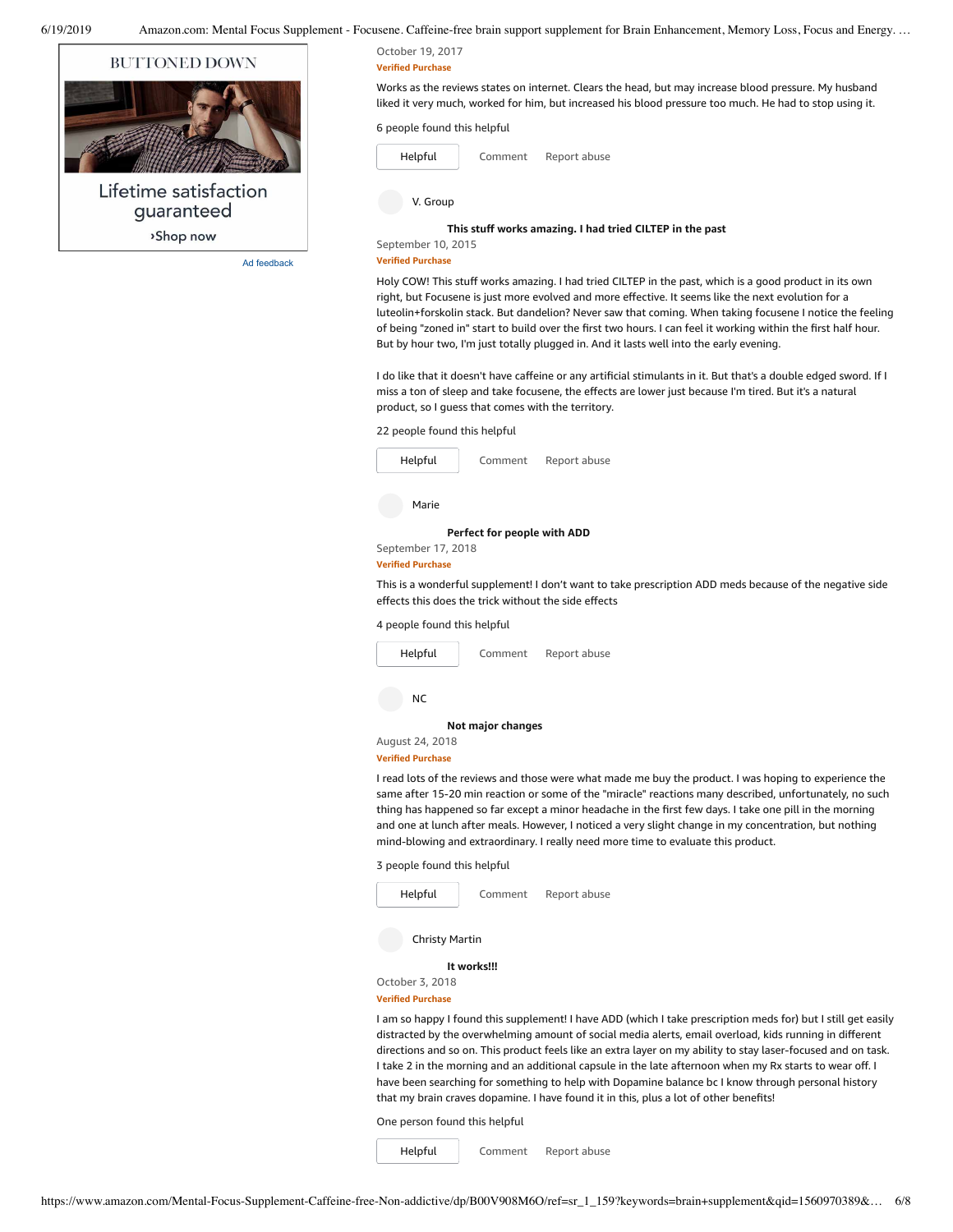| 6/19/2019 | Amazon.com: Mental Focus Supplement - Focusene. Caffeine-free brain support supplement for Brain Enhancement, Memory Loss, Focus and Energy                                                                                                                                                                                                                                                                                                      |
|-----------|--------------------------------------------------------------------------------------------------------------------------------------------------------------------------------------------------------------------------------------------------------------------------------------------------------------------------------------------------------------------------------------------------------------------------------------------------|
|           | Christine                                                                                                                                                                                                                                                                                                                                                                                                                                        |
|           | Can't say enough about how great these have been<br>August 3, 2017<br><b>Verified Purchase</b>                                                                                                                                                                                                                                                                                                                                                   |
|           | I'm finding such a sense of focus since I started using these. I struggle with ADD and it's been a life savor. I<br>also got the Tranguline pills and I also take one with it. With three kids home for the summer, it's keeping<br>me sane. Just a few weeks ago before having these I was losing my mind trying to do too much and keep<br>up with the kids and all their messes. Can't say enough about how great these have been. Thank you. |
|           | 2 people found this helpful                                                                                                                                                                                                                                                                                                                                                                                                                      |
|           | Helpful<br>Report abuse<br>Comment                                                                                                                                                                                                                                                                                                                                                                                                               |
|           | Teresa B. Gay                                                                                                                                                                                                                                                                                                                                                                                                                                    |
|           | Product is helping me                                                                                                                                                                                                                                                                                                                                                                                                                            |
|           | February 15, 2019<br><b>Verified Purchase</b>                                                                                                                                                                                                                                                                                                                                                                                                    |
|           | So far, so good! I hope it is going to last, and increase, but I do believe I am thinking clearer and more able<br>to stay on task. I'm 64, I've had chemo, and trying to finish up a college degree while still working full<br>time. I need all the help I can get!! And I've seen an improvement in class and in homework. Thanks for<br>following up! Teresa                                                                                 |
|           | Report abuse<br>Helpful<br>Comment                                                                                                                                                                                                                                                                                                                                                                                                               |
|           | See all 67 reviews                                                                                                                                                                                                                                                                                                                                                                                                                               |
|           | Write a customer review                                                                                                                                                                                                                                                                                                                                                                                                                          |
|           |                                                                                                                                                                                                                                                                                                                                                                                                                                                  |

Customers who bought this item also bought

| Tranquilene <sup>-</sup><br>All-Natural, Nerbal Formula<br>- Daily Support for Stress and Anatoty'<br>8<br>-Support Securities and GABA*<br>-Encourage Emotional Balance*<br>- Exhance Positive Mood and Interaction<br>ranch ambanant (dd Pennson Carris) |  |
|------------------------------------------------------------------------------------------------------------------------------------------------------------------------------------------------------------------------------------------------------------|--|
| <b>Tranquilene Total Calm by</b>                                                                                                                                                                                                                           |  |
| <b>Tranquility Labs - Stress &amp;</b>                                                                                                                                                                                                                     |  |
| <b>Anxiety Relief - All Natural</b>                                                                                                                                                                                                                        |  |
| Herbal Supplement - 60                                                                                                                                                                                                                                     |  |
| 507                                                                                                                                                                                                                                                        |  |
| \$42.50                                                                                                                                                                                                                                                    |  |
|                                                                                                                                                                                                                                                            |  |
| Ad feedback                                                                                                                                                                                                                                                |  |

**Pages with related products.** See and discover other items: Caffeine [Nootropics](https://www.amazon.com/slp/Caffeine-Nootropics/afket8njjk8y6dv?_encoding=UTF8&ref_=fs_blw_d_clp_1)

Disclaimer: While we work to ensure that product information is correct, on occasion manufacturers may alter their ingredient lists. Actual product packaging and materials may contain more and/or different information than that shown on our Web site. We recommend that you do not solely rely on the information presented and that you always read labels, warnings, and directions before using or consuming a product. For additional information about a product, please contact the manufacturer. Content on this site is for reference purposes and is not intended to substitute for advice given by a physician, pharmacist, or other licensed health-care professional. You should not use this information as self-diagnosis or for treating a health problem or disease. Contact your health-care provider immediately if you suspect that you have a medical problem. Information and statements regarding dietary supplements have not been evaluated by the Food and Drug<br>Administration and are not intended to